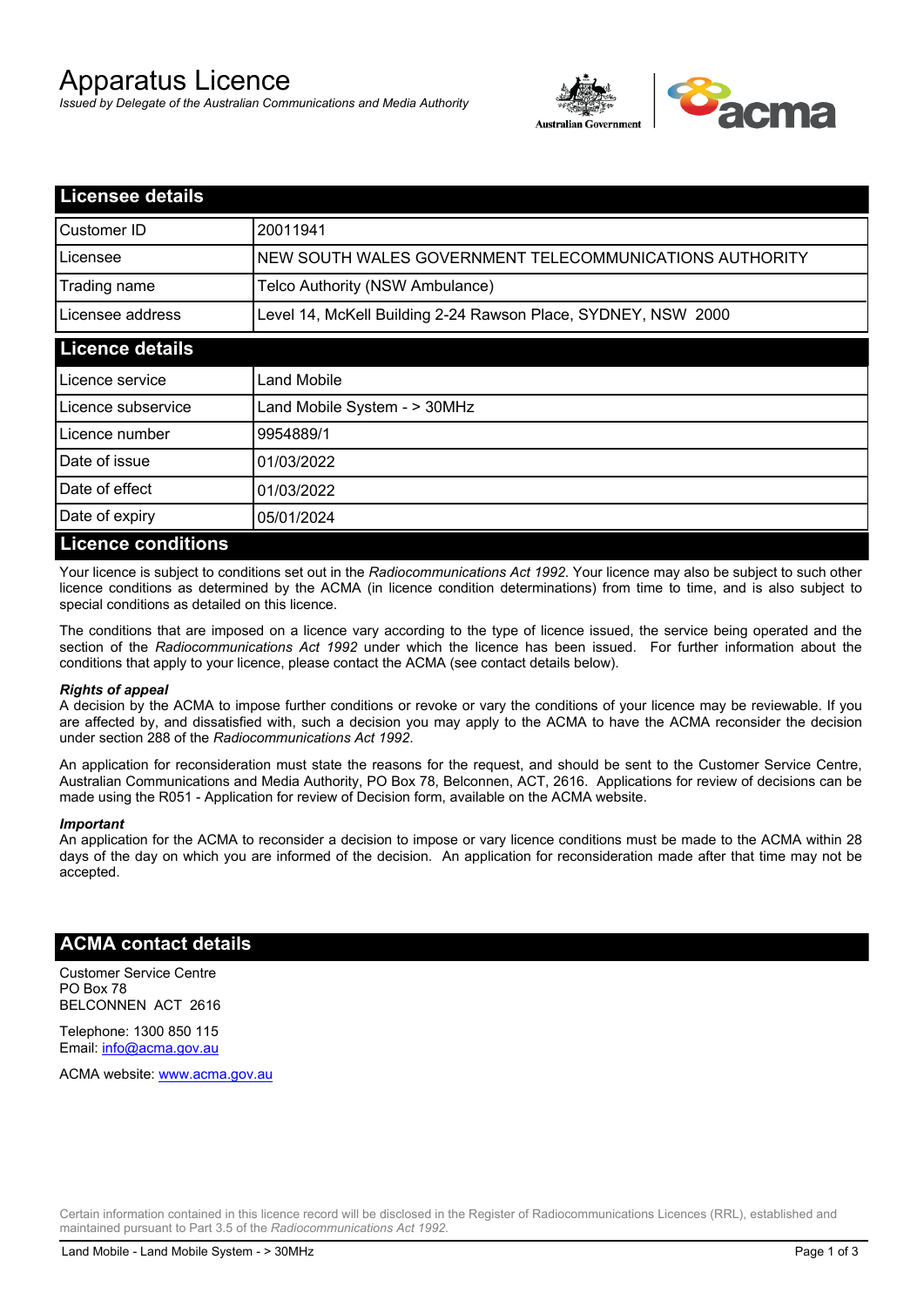# **Advisory Notes applying to licence no.: 9954889/1**

Conditions applicable to the operation of Land Mobile System station(s) authorised under this licence can be found in the Radiocommunications Licence Conditions (Apparatus Licence) Determination and the Radiocommunications Licence Conditions (Land Mobile Licence) Determination. Copies of these determinations are available from the ACMA and from the ACMA home page (www.acma.gov.au).